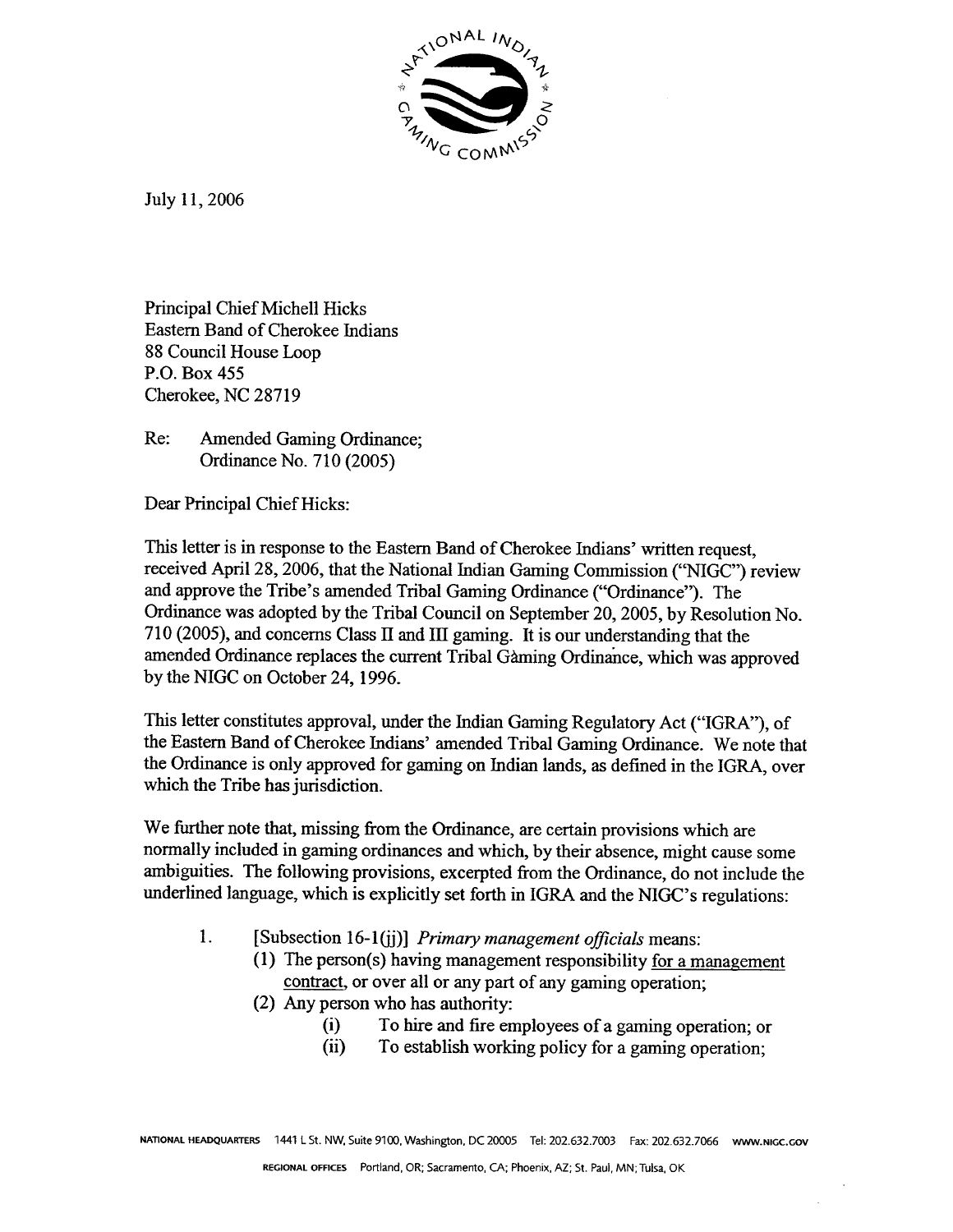- **(3)** The chief financial officer or other person who has financial management responsibility for any gaming operation;
- (4) Any person who is a controlling shareholder of a management contractor; or
- (5) **Any** equivalent position in a gaming operation that the Commission designates by its rules as a primary management official.
- 2. [Sec. 16-1.071 Ownership of gaming. The Tribe shall have the sole proprietary interest in and responsibility for the conduct of any gaming operation authorized by this chapter.
- **3.** [Subsection 16-5.08(a)]

The Commission shall review an applicant's prior activities, criminal record, reputation, habits and associations to make a finding concerning the eligibility of a key employee or primary management official for employment in a gaming operation. If the Commission determines that employment of the person poses a threat to the public interest or to the effective regulation of gaming, or creates or enhances dangers of unsuitable, unfair, or illegal practices and methods and activities in the conduct of gaming, then a management contractor or the gaming operation shall not employ that person.

While we interpret the Ordinance as implicitly, rather than explicitly, including these important phrases, we do recommend that the Tribe, in the future, revise the Ordinance to remove any ambiguities.

Finally, we thank the Tribe for its submission. We sincerely appreciate the cooperative spirit and professionalism exhibited throughout the ordinance review process. The NIGC staff and Llook forward) to continuing to work with you and the Tribe on gaming issues. If you have any questions, please feel free to contact Staff Attorney Katherine Zebell at  $(202)$  632-7003.

Sincerely,

Philip N. Hogen Chairman

cc: David Nash, Tribal Attorney General George Skibine, Office of Indian Gaming Management, **Dept.** of Interior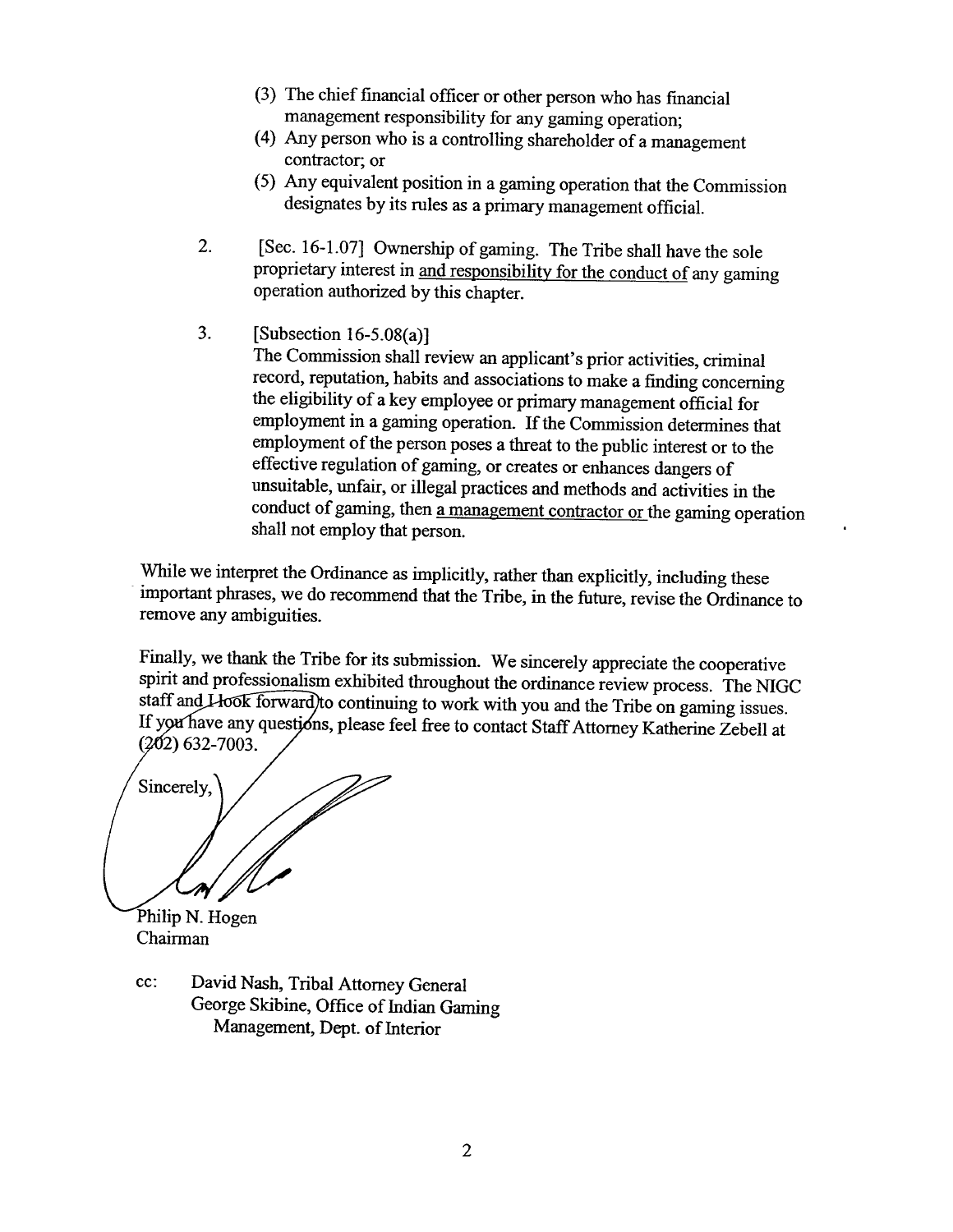#### Cherokee Council House Cherokee, Qualla Boundary (NC)

Date: March **10,2005** 

# TABLEL AMENDED PASSED  $SEP 202005$

# **ORDINANCE NO. 710 (2005)**  [third substitute; **TGCITCGE** consensus]

| $\mathbf{1}$<br>$\overline{2}$ | WHEREAS the Eastern Band of Cherokee Indians has established two gaming enterprises<br>and one regulatory body in compliance with the Indian Gaming Regulatory Act of |
|--------------------------------|-----------------------------------------------------------------------------------------------------------------------------------------------------------------------|
| 3                              | 1988;                                                                                                                                                                 |
| $\overline{4}$                 |                                                                                                                                                                       |
| 5                              | WHEREAS the authority of the Boards of Advisors responsible for overseeing, developing                                                                                |
| 6                              | and expanding the Tribe's gaming business needs to be clarified to maximize the                                                                                       |
| $\overline{7}$                 | earnings potential for the Tribe;                                                                                                                                     |
| $\boldsymbol{8}$               |                                                                                                                                                                       |
| 9                              | WHEREAS independent regulation of the gaming operations, consistent with federal                                                                                      |
| 10                             | regulatory standards, by a Tribal Gaming Commission is an important component                                                                                         |
| 11                             | of a successful gaming operation;                                                                                                                                     |
| 12                             |                                                                                                                                                                       |
| 13                             | WHEREAS it has been over eight years since the Tribal gaming ordinances were                                                                                          |
| 14                             | thoroughly reviewed and updated, and the attached ordinance has been developed                                                                                        |
| 15                             | based on guidance available from the National Indian Gaming Commission and                                                                                            |
| 16                             | detailed discussions among the TGC, and the TCGE/TBE Boards.                                                                                                          |
| 17                             |                                                                                                                                                                       |
| 18                             | NOW THEREFORE BE IT ORDAINED by the Tribal Council of the Eastern Band of                                                                                             |
| 19                             | Cherokee Indians assembled, at which a quorum is present, that Chapters 16, 16A,                                                                                      |
| 20                             | and 16B of the Cherokee Code are hereby amended as set forth below.                                                                                                   |
| 21                             |                                                                                                                                                                       |
| 22<br>23                       | BE IT FINALLY ORDAINED that this ordinance shall be effective upon ratification by                                                                                    |
| 24                             | the Principal Chief, subject to approval by the National Indian Gaming<br>Commission.                                                                                 |
| 25                             |                                                                                                                                                                       |
| 26                             |                                                                                                                                                                       |
|                                | Submitted by the Principal Chief                                                                                                                                      |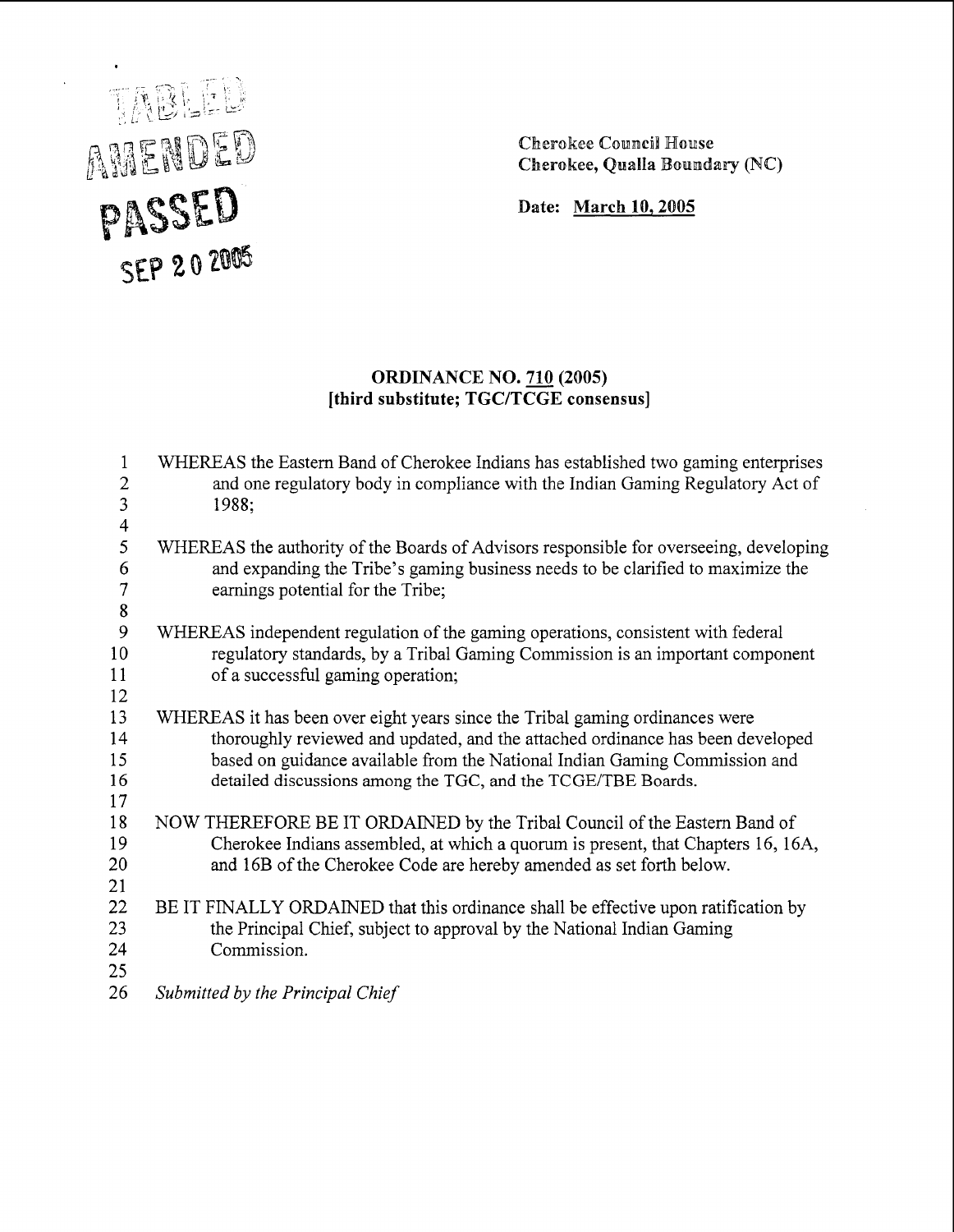### Floor Amendments to Ordinance No. 710 (2005) Agreed to by TGC, TCGE, and the Principal Chief and Approved by Tribal Council on September 20,2005 as Amended Below:

# *<i>Chapter 16:*

# 1. Subsection 16-l(n), beginning on page 2, line 4, is amended as follows:

(n) *Distributable net revenue* means all net-revenue distributed to the Tribe by a gaming operation, which shall be calculated as follows: gross revenue of the gaming operation less (1) prizes and operating expenses, (2) payments owed to a management contractor, (3) debt service payments (including without limitation principal, interest, and related fees, costs, and expenses), and (4) contributions to duly authorized capital/expansion reserve funds. Distributable net revenue shall include surplus regulatory funds distributed to the Tribe by the Commission. andments to Ordinance No. 710 (2005)<br>by TGC, TGCG, and the Principal Chief and<br>by Tribal Council on September 20, 2005 as Amended Below:<br> $\frac{52}{2}$ <br>(a) Distributable act revenue means all net revenue distributed to the Tr

# 2. Subsection 16-l(z), beginning on page 4, line 24, is amended as follows:

I (z) *Management contract* means any contract, agreement or other document-approved by the NIGC, including all collateral agreements, establishing a relationship between the Tribal government and any person, pursuant to which such person has managerial responsibilities in or for any gaming operation. Nothing in this chapter shall be deemed to modify or amend a management contract approved prior the effective date of this

#### 3. Subsection 16-1.08(b), beginning on page 8, line 2, is amended as follows:

(b) The Tribe has elected to make per capita payments, in the amount of 50% of distributable net revenue from both Class II and Class III gaming activities, to enrolled tribal members, and shall authorize and issue such payments only in accordance with a revenue allocation plan submitted to and approved by the Secretary of the Interior under 25 U.S.C. § 2710(b)(3), as set forth in chapter 16C of the Cherokee Code.

#### 4. The second sentence of subsection 16-2.03(a), beginning on page 10, line 19, is amended as follows:

**Each nominee A person nominated by the Principal Chief to be a Commissioner shall** complete a license application and shall be subject to the same level of background investigation as required for a primary management official under this chapter.

# 5. Subsection 16-2.04(a), beginning on page 11, line 5, is amended as follows:

(a) While actively serving in any of the following capacities, no Principal Chief or Vice-Chief, member of the Tribal Council or a Board of Advisors, no judge or justice, Tribal employee, and no employee of the Commission or any gaming operation owned by the Tribe, may serve on the Commission;

#### 6. The second to last sentence of section 16-2.12, beginning on page 14, line 33, is amended as follows:

In addition to the foregoing reports, the Commissioners-Chair shall meet upon request a regular basis with the Principal Chief.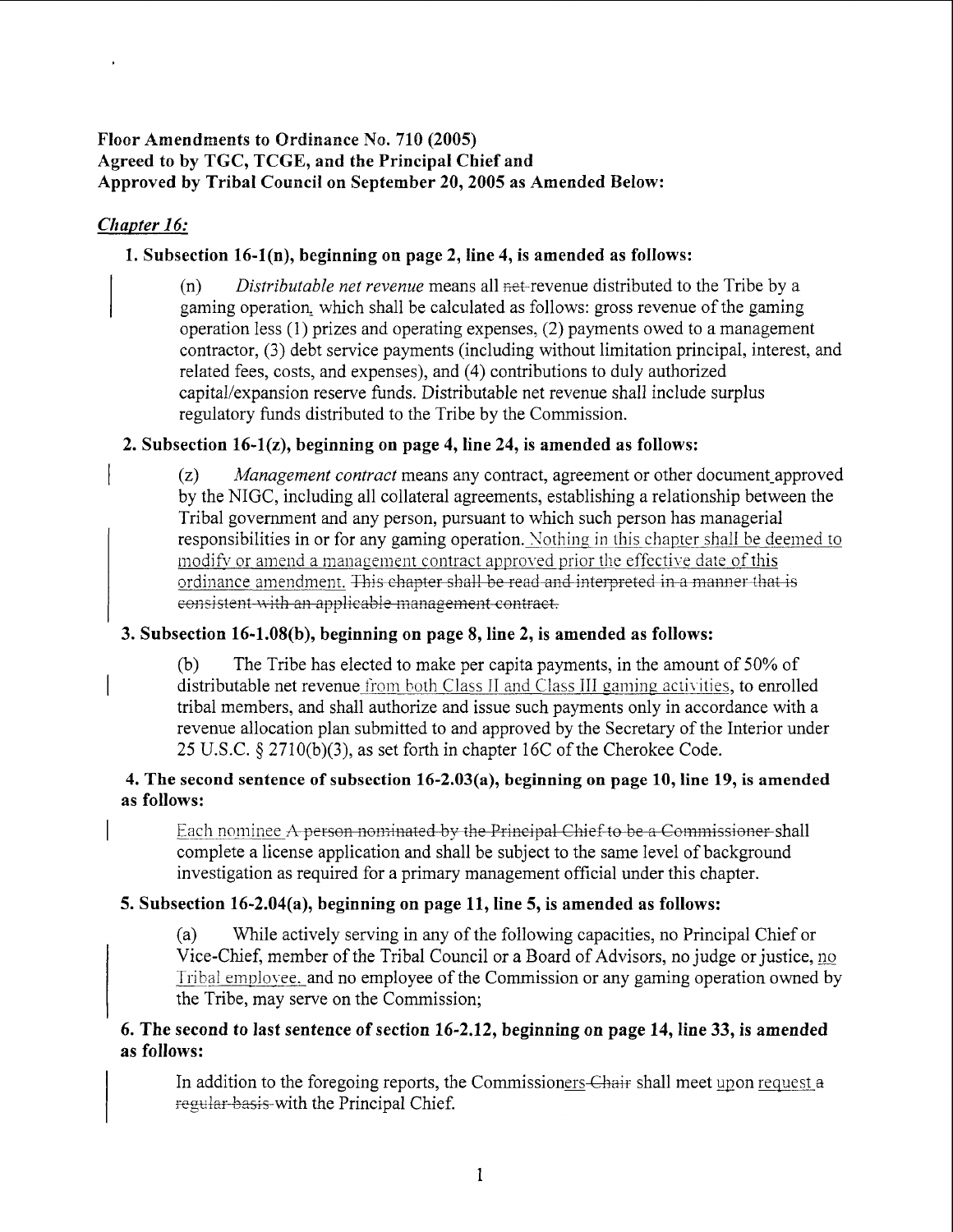#### 7. Subsection 16-2.15(e), beginning an page 18, line 14, is amended as follows:

(e) Regulations establishing licensing procedures for gaming vendors: $+$ *provided* that He enses-shall not be-required for vendors vendors that are not gaming vendors as defined in section 16-1-16.1, but such other venders may be required to register with, provide basic information to, and pay a nominal registration fee to the Commission; and

#### 8. The last sentence of section 16-2.15, beginning on page 18, line 43, is amended as follows:

Except as specifically delegated by the Tribal Council in this chapter under the procedures established in this section, the Commission shall not have authority to promulgate or issue rules or regulations.

#### 9. Subsection 16-5.03(a)(8), beginning on page 31, line 7, is amended as follows:

(8) For each felony, whether or not there is a conviction. For which there is an engoing prosecution or conviction, the charge, the name and address of the court involved, and the date and disposition, if any;

#### *Chapter 16A:*

#### 10. The last sentence of subsection 16A-3(b), beginning at page 3, line 25, is amended as follows:

At least one member of the Board of Advisors shall be an experienced auditor or certified public accountant. or shall have a Bachelor's Degree and significant financial and management experience in prior employment.

#### 11. Section 16A-14, beginning at page 18, line 16, is amended as follows:

The Board members shall receive compensation and benefits at a level determined by Tribal Council resolution. This compensation shall be included in the Board's annual budget. Board members shall be reimbursed for actual expenses incurred on Board from TCGE funds. Board Members shall be reimbursed from TCGE funds for all <u>business, including necessary travel-</u> members shall be determined by and approved by the Tribal Council and shall be paid <u>remnourse</u><br>vel expens<br>and-appro expected the content of gammatic and the constrained the senders may be required to register with, provide<br>inal registration fee to the Commission; and<br>timing on page 18, line 43, is amended as follows:<br>the Frihal Council **es incurred while acting on behalf of the TCGE Board.** At least one member of the Board of Advisors shall be an experienced auditor or certified<br>public accountant, or shall have a Bachelor's Degree and significant financial and<br>management experience in prior employment.<br>In  $16$ **&f;e** TCGE.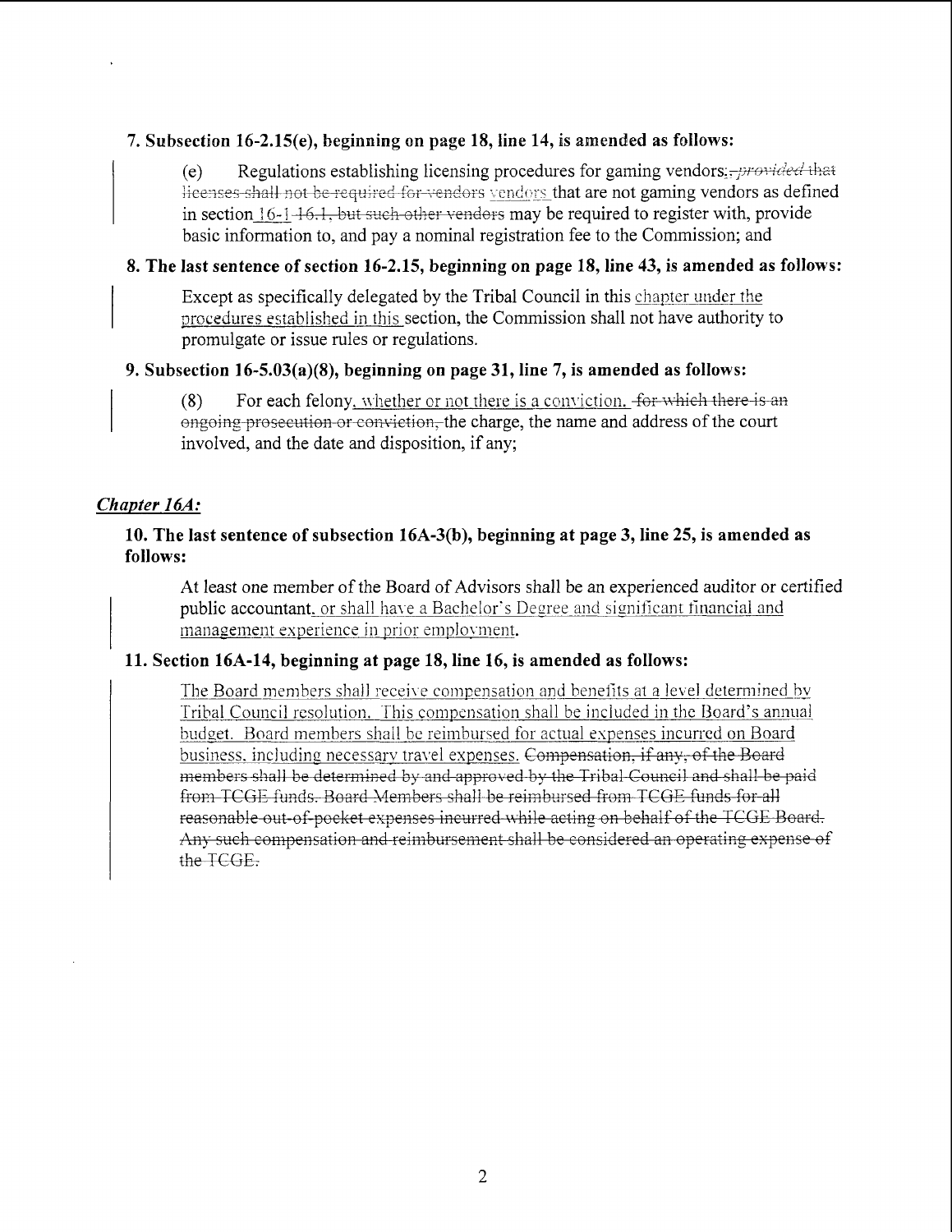# **Additional Floor Amendments Approved by Motion of Tribal Council to Ordinance No. 710 (2005) on September 20,2005**

# Chapter 16:

# **1. Subsection 16-l(d), beginning on page 1, line 16, is amended as follows:**

(d) *Capital/expansion reserve fund* means a gaming related reserve fund, together with interest earned thereon, established by a gaming operation or the Commission either **(1)** required by an NIGC-approved management contract or (2) specifically authorized for gaming related purposes by a Tribal Council ordinance resolution.

# **2. Subsection 16-2.01(c), beginning on page 9, line 11, is amended as follows:**

Commissioners may hold other positions of employment with the Tribe-and may engage in business; provided, however, that they shall not engage in any business regulated pursuant to the provisions of this chapter.

# **3. The following new subsection is added to the end of Section 16-2.01, page 9, line 39:**

 $(f)$  The Commission shall select annually, from its membership, a Commission Chair.

# **4. Subsection 16-2.13(d), beginning on page 15, line 30, is amended as follows:**

(d) The Commission shall have the authority to establish, fund, and maintain capital/expansion reserve funds for (1) working capital in an amount recommended by the independent auditors, and (2) for such other purposes as are specifically authorized for gaming regulatory purposes by a Tribal Council resolution ordinance based on a detailed plan for use of the funds submitted by the Commission.

# **5. Section 16-2.17, beginning on page 19, line 25, is amended as follows:**

The Commission is expected to work cooperatively with the Board of Advisors of a Tribal gaming operation, and shall meet with the Boards of Advisors on a regular basis to foster good business practices in compliance with applicable laws and regulations, resolve differences of opinion, and advance the interests of the Tribe. If a dispute arises with a-the Board of Advisors regarding whether an issue is regulatory or operational, then the Commission and the Board shall make every good faith effort to resolve the dispute and then shall utilize the arbitration provisions of Section **16-2.15,** if applicable and necessary.

# **Chapter 16A**

# **6. Subsection 16A-5(c)(3), beginning on page 7, line 5, is amended as follows:**

(3) Establish, fund, and maintain capital/expansion reserve funds, as defined in Section **16-1** of the Cherokee Code, for working capital, continuity of operations, reinvestment in or future expansion of a gaming operation, or such other gaming related purposes as are consistent with an approved master plan, *provided* that such funds are either **(1)** required by an NIGC-approved Management Contract, or (2) specifically authorized for gaming related purposes by a Tribal Council resolution-ordinance to accomplish the goals of an approved master plan or other detailed plan for use of the funds submitted by the Board of Advisors;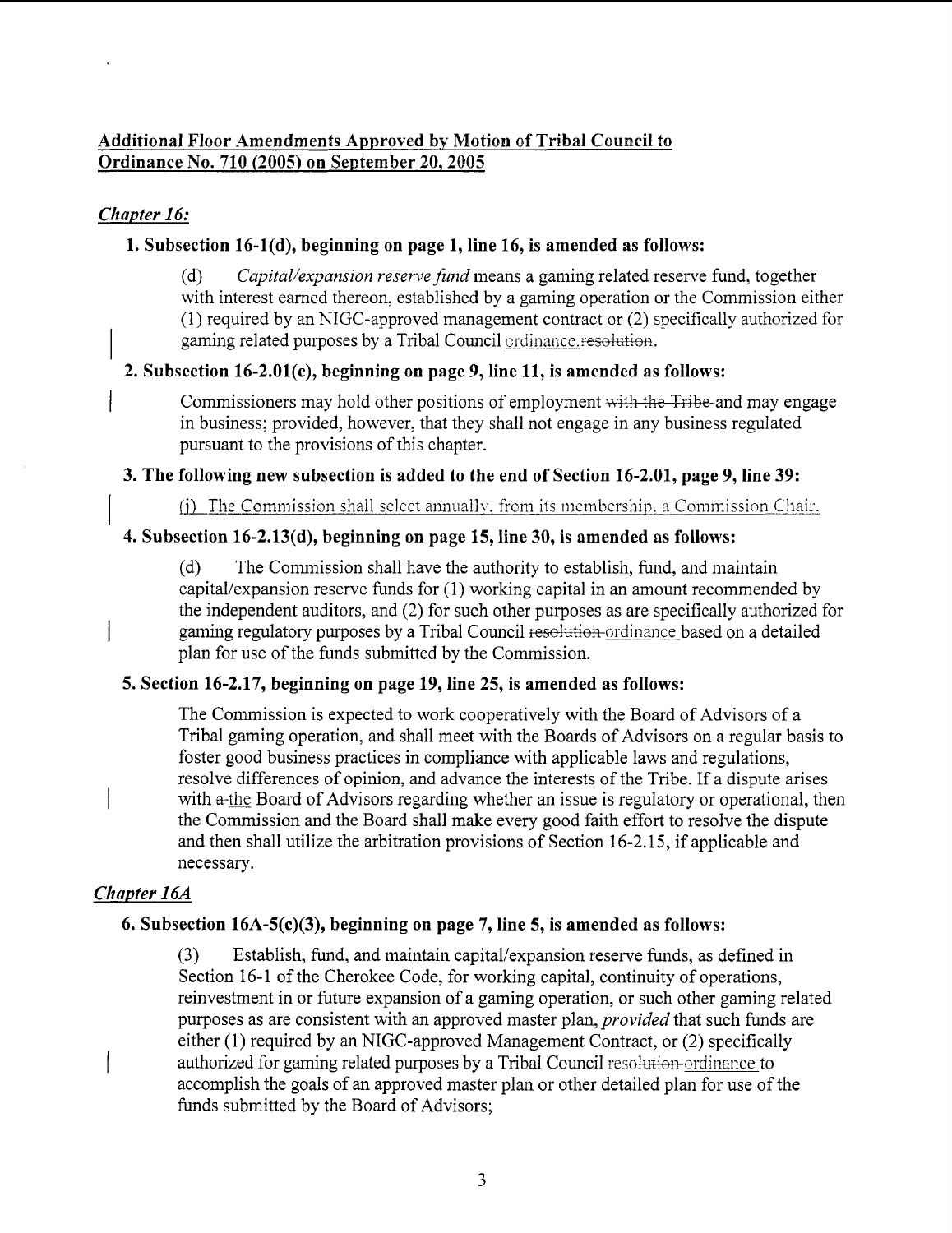# *Chapter 16B:*

#### **7. Subsection 16B-3, beginning on page 2, line 33, is amended as follows:**

- (a) Composition of the Board. The Board of Advisors of the TBE shall be the same individuals who serve as the Board of Advisors of the Tribal Casino Gaming Enterprise pursuant to Section  $16A-3$ , provided that they shall have the authority to select from among themselves different officers to lead the TBE, and the TBE shall be governed as a separate Tribal gaming enterprise. *shall* be composed of three enrolled members of the Eastern Band of Cherokee Indians who must have clearly demonstrated their business acumen through past business or career successes. The TBE Board shall be separate and distinct from the Tribal Casino Gaming Enterprise Board established pursuant to chapter  $16/1$
- (b) Appointment of the Board. Members of the Board of Advisors shall be appointed by the Principal Chief, subject to the approval of the Tribal Council. Nominees to the Board of Advisors shall be selected on the basis of their business experience and ability to significantly contribute to the capabilities and functions of the Class II Gaming. At least one member of the Board of Advisors shall be an experienced auditor or certified public accountant, or shall have a Bachelor's Degree and significant financial and management experience in prior employment.
- (e) Members of the Board of Advisors may hold other positions of employment with the Tribe and engage in business; provided, however, that they shall not engage in any business regulated pursuant to the provisions of this chapter or chapter 16 of this Code.
- (d) Except as provided in subsection (e), each member of the Board of Advisors shall serve a term of five years, subject to removal, with cause, by a majority of the Tribal Council. Nothing in this chapter shall be construed to preclude a member of the Board of Advisors from serving successive terms. There shall be a six-month probationary period for each new appointee to be reviewed by the Tribal Council.
- $(e)$  To ensure continuity in the Board and rotation of appointments, the initial Board members' terms shall be adjusted so that they serve staggered terms. Upon the effective date of this amendment, the Principal Chief shall assign first term expiration dates for each Board member, such that one member's term expires each year beginning September 30, 2008. The established rotation shall continue for each Board position for future new. renewal, or replacement appointments.
- (f) No member of the Board of Advisors shall be finally approved until he or she has successfully completed a primary management official background investigation conducted by the Tribal Gaming Commission as provided in chapter 16 of this Code.
- (g) Before assuming office, each member of the Board of Advisors shall take the oath of office administered to Tribal Officers.
- $(h)$  Resignation from the Board of Advisors. A member of the Board of Advisors may resign **1. A** *x* 3. *P***<sub>1</sub>** *x* **4.** *<b>P<sub>1</sub> <i>P***<sub>1</sub> <b>***P***<sub>1</sub> <b>***P***<sub>1</sub> <b>***P*<sub>1</sub> *P*<sub>1</sub> *P*<sub>1</sub> *P***<sub>1</sub> <b>***P*<sub>1</sub> *P*<sub>1</sub> *P*<sub>1</sub> *P*<sub>1</sub> *P<sub>1</sub> <i>P***<sub>1</sub> <b>***P***<sub>1</sub> <b>***P*<sub>1</sub> *P<sub>1</sub> <i>P*<sub>1</sub> *P<sub>1</sub> <i>P*<sub>1</sub> *P<sub>1</sub> <i>P*<sub>1</sub> *P<sub>*</sub> or her intention to resign on a date certain. The resignation shall become effective on the date stated and need not be accepted by the Principal Chief or Tribal Council to be effective.